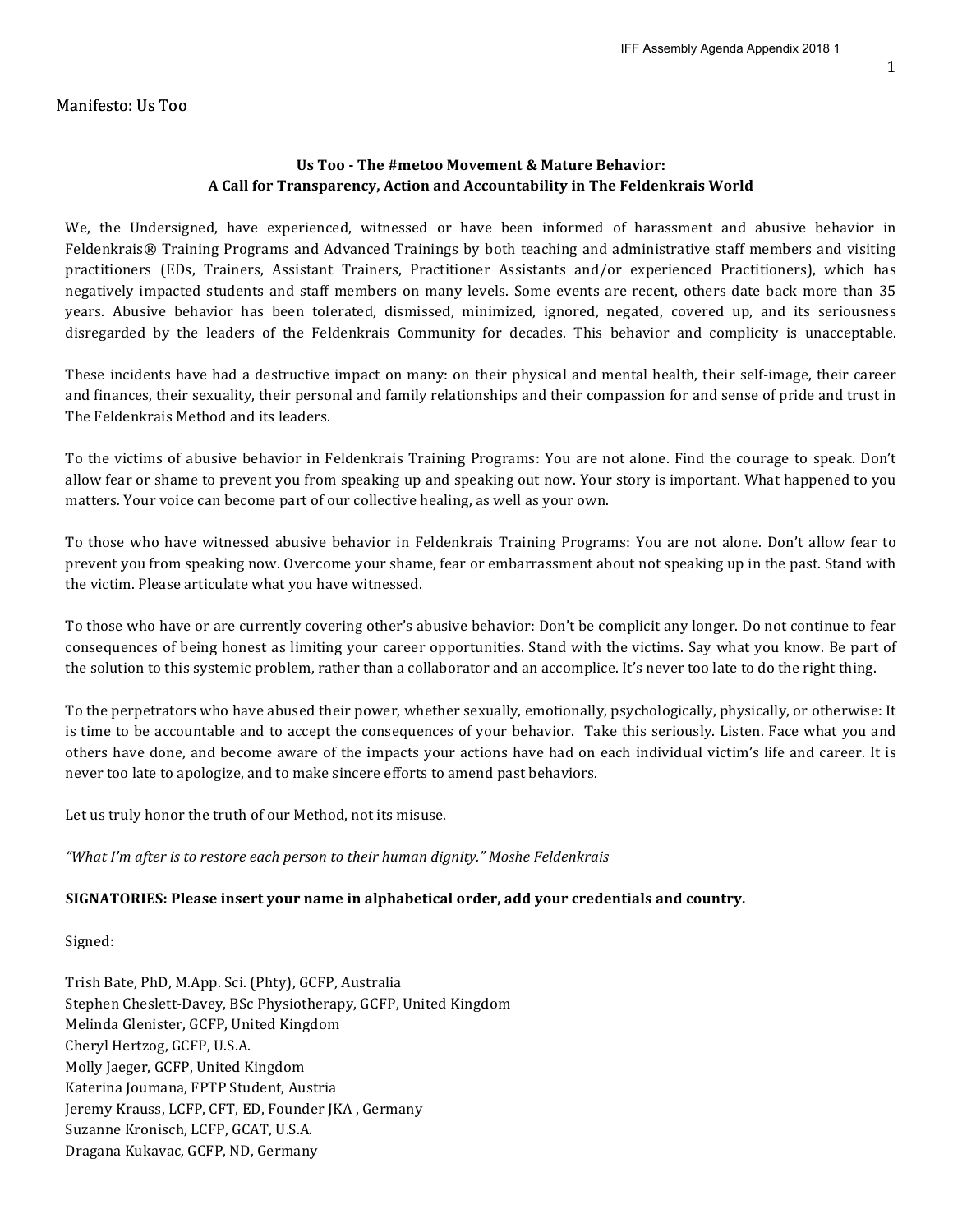#### Manifesto: Us Too

Asha Leitner, GCFP, Germany Deborah Elizabeth Lotus, LCFP, U.S.A. Cornelia Michalek, GCFP, Germany Mary Morrison, GCFP, MBSP, U.S.A. Monika Praxmarer, GCFP, GCAT, JKAP, Germany Esther Shorr Raphael, GCFP, Brazil Bernd Tröger, GCFP, GCAT, Germany Felicia N. Trujillo, ND, LCFP, GCAT, U.S.A. Kim Wise, BSc., Dip Phys., MIT, GCFP, Australia

*Additional pages of signatures to be appended*

**CREDENTIAL KEY** 

 $BSc =$  Bachelor of Science CFT = Certified Feldenkrais Trainer Dip Phys = Diploma of Physiotherapy ED = Educational Director FPTP = Feldenkrais Professional Training Program GCAT = Guild Certified Assistant Trainer GCFP = Guild Certified Feldenkrais Practitioner JKA = Jeremy Krauss Approach LCFP = Lifetime Certified Feldenkrais Practitioner MBSP = Mind Body Studies Practitioner MIT = Movement Intelligence Trainer ND = Naturopathic Doctor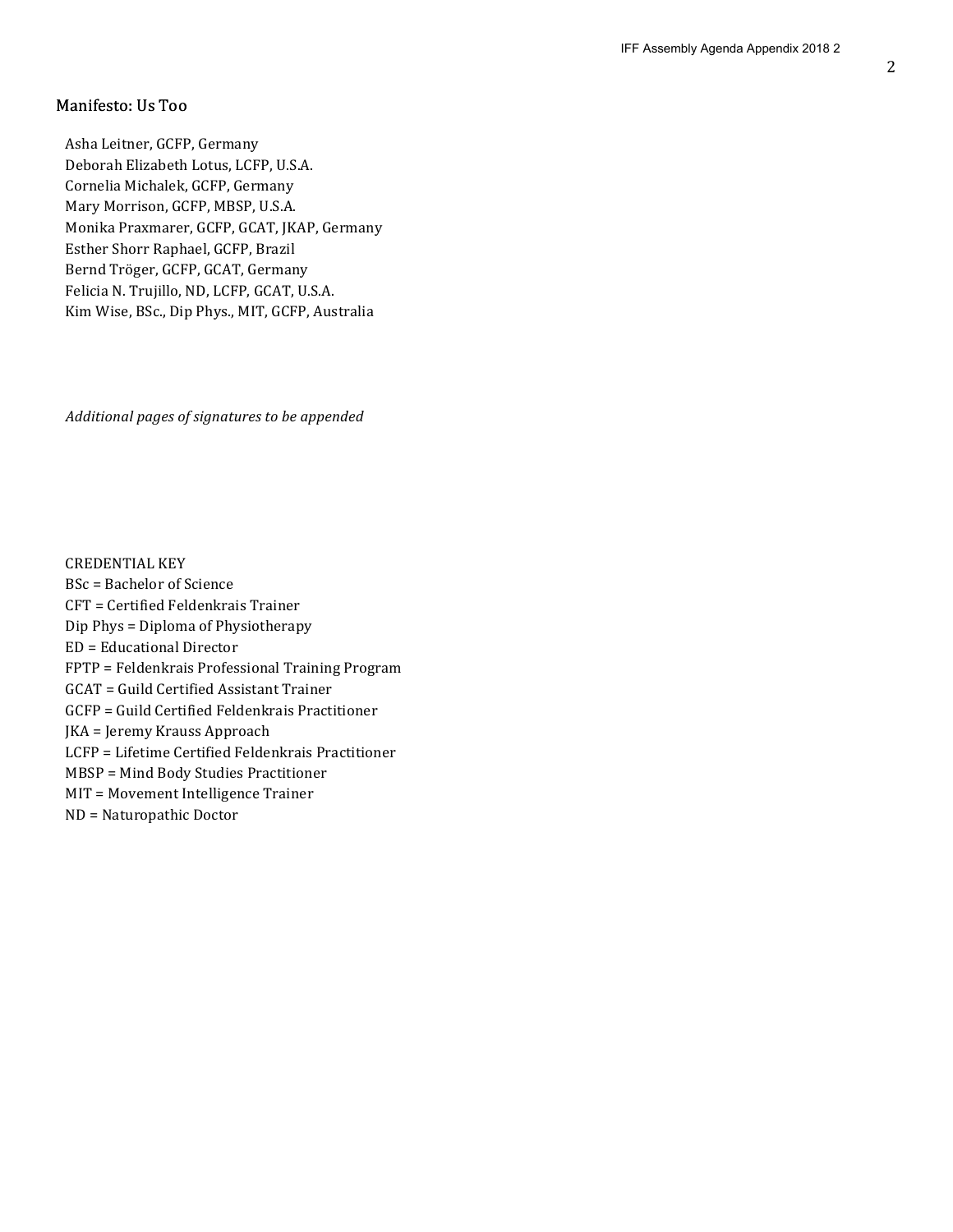To the International Feldenkrais Federation Assembly May 2018

To the elected representatives of the Feldenkrais Community: We ask that you do everything in your power to adopt and implement an effective 'Zero Tolerance' policy on abusive behavior in Feldenkrais Training Programs and in practicing the Feldenkrais Method. 

We propose the inclusion of new language in current Standards of Practice and Code of Professional Conduct; comprehensive training on Workplace Harassment in its various forms as it affects students and training staff; clearly communicated pathways to file grievances; close monitoring and censure of known abusers; clearly delineated legal, financial and professional consequences for those found to be in violation of said policy, including, when necessary, their decertification and removal from power, and an absolute commitment on the part of the organizational bodies to uphold the true meaning of a Guild:

"An organization of persons with related interests, goals, etc., especially one *formed for mutual aid or protection... organized to maintain standards and to protect the interests of its members..."* 

Please accept the accompanying manifesto and its signatories as evidence that members of the Feldenkrais community are determined that abuse of power no longer be tolerated. 

Trish Bate, PhD, M.App. Sci. (Phty), GCFP, Australia Stephen Cheslett-Davey, BSc Physiotherapy, GCFP, United Kingdom Melinda Glenister, GCFP, United Kingdom Cheryl Hertzog, GCFP, U.S.A. Molly Jaeger, GCFP, United Kingdom Katerina Joumana, FPTP Student, Austria Suzanne Kronisch, LCFP, GCAT, U.S.A. Asha Leitner, GCFP, Germany Deborah Elizabeth Lotus, LCFP, U.S.A. Cornelia Michalek, GCFP, Germany Mary Morrison, GCFP, MBSP, U.S.A. Monika Praxmarer, GCFP, GCAT, Germany Esther Shorr Raphael, GCFP, Brazil Felicia N. Trujillo, ND, LCFP, GCAT, U.S.A. Kim Wise, BSc., Dip Phys., MIT, GCFP, Australia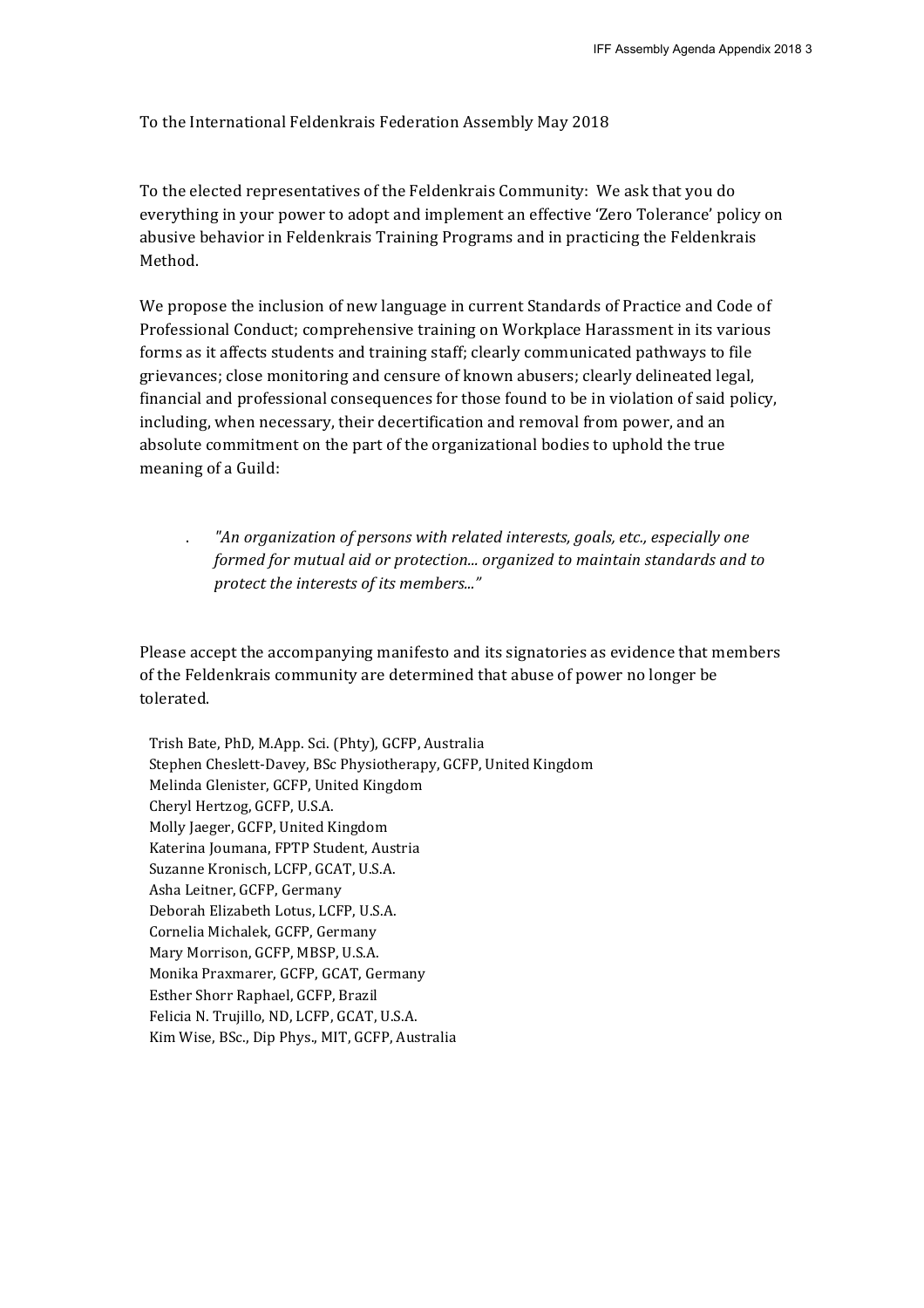**How NATAB Has Been Responding to Complaints –** see the following letter and the links for FGNA policies regarding standards, code of conduct, complaints and grievances. (If links in letter do not work on your computer, scroll down and copy/paste links at end of document.)

**March 6, 2018**

The North American Training Accreditation Board (NATAB) wants to bring you up to date about how we respond to complaints and issues.

As fellow *Feldenkrais*® practitioners, we share a deep commitment to the integrity and respect that is a foundation of the *Feldenkrais* work. NATAB's job within that is to help ensure good quality educational programs and processes in *Feldenkrais* Professional Training Programs.

Having strong and effective ways to bring forward and deal with complaints is a key part of our profession. NATAB's role within that is to receive and address complaints related to the behavior of educational staff, the learning environment and the educational process. FGNA also has an ethics and grievance process in place to deal with ethics complaints.

NATAB appreciates that our inability to communicate about the status of complaints can be challenging and frustrating for those who want to know more. However, this is "the nature of the beast" in order to respect the legal constraints and required confidentiality in our work.

As an update, NATAB has followed up on every official complaint that it has received. The NATAB process respects the complainant and the person against whom the complaint has been made, which is an important hallmark of fair and due process in our society.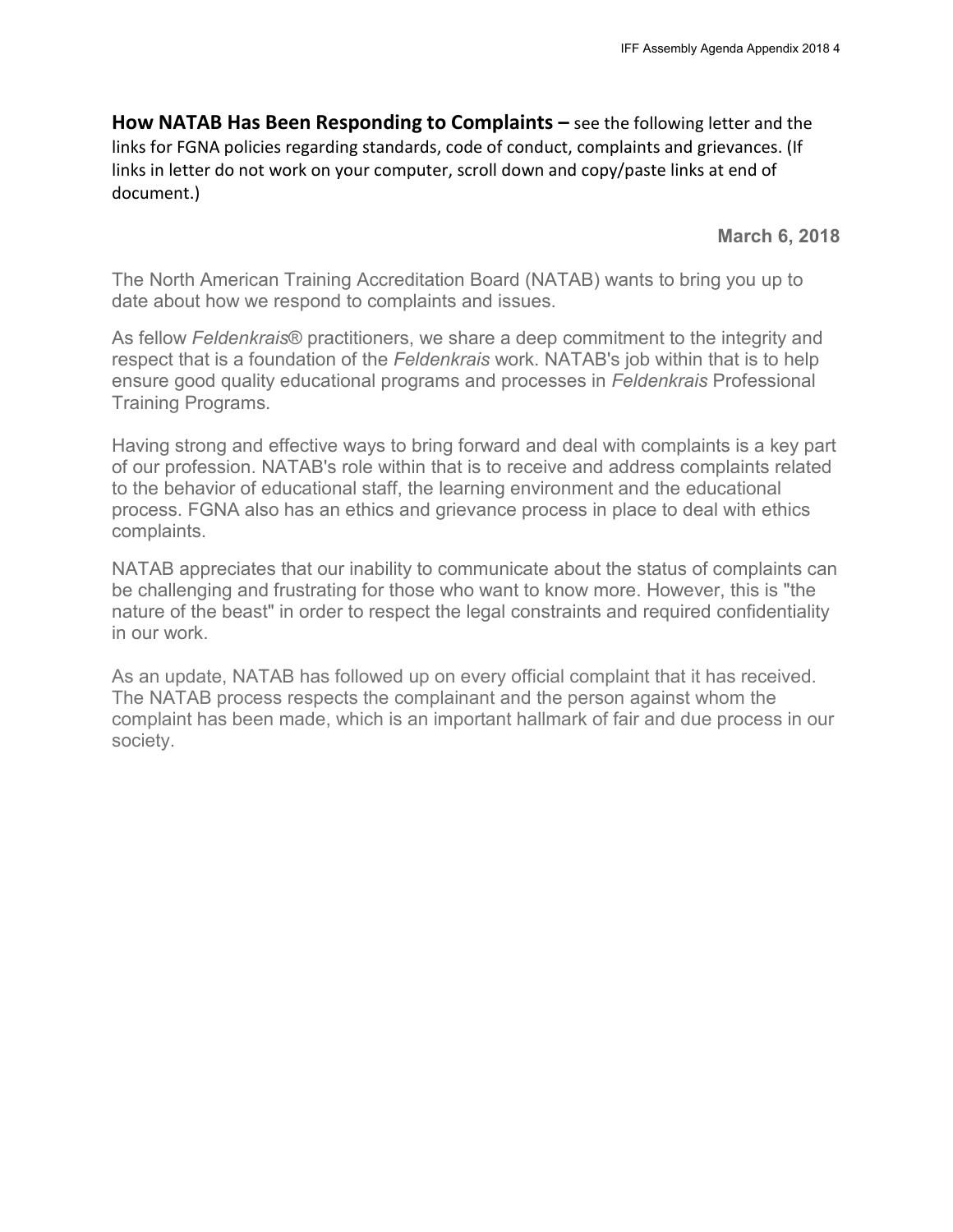We have been actively involved in taking care of issues as they have arisen, and this continues to this day.

NATAB and the FGNA Board of Directors (Board) are in the process of reviewing and updating their policies. Here is a short summary of recent work to ensure our policies and standards are up to date.

Two steps have been taken recently to improve and clarify how complaints will be received and addressed:

[• In December 2017, the Board approved the](http://www.feldenkraisguild.com/Files/natab-complaint-process-20171226.pdf) **Process for Reviewing Complaints to NATAB**[. This formalizes the process for how NATAB receives and addresses](http://www.feldenkraisguild.com/Files/natab-complaint-process-20171226.pdf) complaints related to training accreditation, including complaints related to the educational environment and educational program in accredited *Feldenkrais* trainings.

• In January 2018 the Board approved an updated **[Grievance Protocol](https://www.feldenkraisguild.com/Files/E2.3.3.3_Grievance_Protocol_01-27-2018.pdf)** to deal with ethics complaints related to the FGNA Code of Professional Conduct and Standards of Practice. NATAB works with decisions from the grievance process. As stated in the Grievance Protocol, "FGNA has no tolerance for practices and behaviors which are deemed unacceptable."

Here are some other key policies that inform NATAB's work, that you may want to look at:

• The FGNA **[Code of Professional Conduct](https://www.feldenkraisguild.com/Files/code-of-conduct-20170418.pdf)** is clear that discrimination, harassment (including but not limited to sexual harassment), and other unacceptable behaviors are not tolerated within the *Feldenkrais* profession. In 2016 NATAB recommended changes which are now in place, so that it is clear that the Code applies to all teaching and administrative staff of accredited *Feldenkrais* training programs as well as to all *Feldenkrais* practitioners.

• All *Guild Certified Feldenkrais Practitioners*(cm) also agree, as part of their FGNA [certification, to follow the](https://www.feldenkraisguild.com/Files/download/resources/CO5SOP2007.pdf) *Feldenkrais Method*® of Somatic Education **Standards of [Practice](https://www.feldenkraisguild.com/Files/download/resources/CO5SOP2007.pdf)**.

• The expected knowledge and abilities of Trainers in accredited *Feldenkrais* training programs are outlined in the Trainer competencies that are found in the FGNA **[Guidelines for Certification as a Feldenkrais Trainer](https://www.feldenkraisguild.com/Files/trainer-cert-streamlined-20150713.pdf)**.

All of these elements are intended to work together to help support an environment and experience that is safe and professional for all of us.

Thank you.

Bonnie Rich Humuton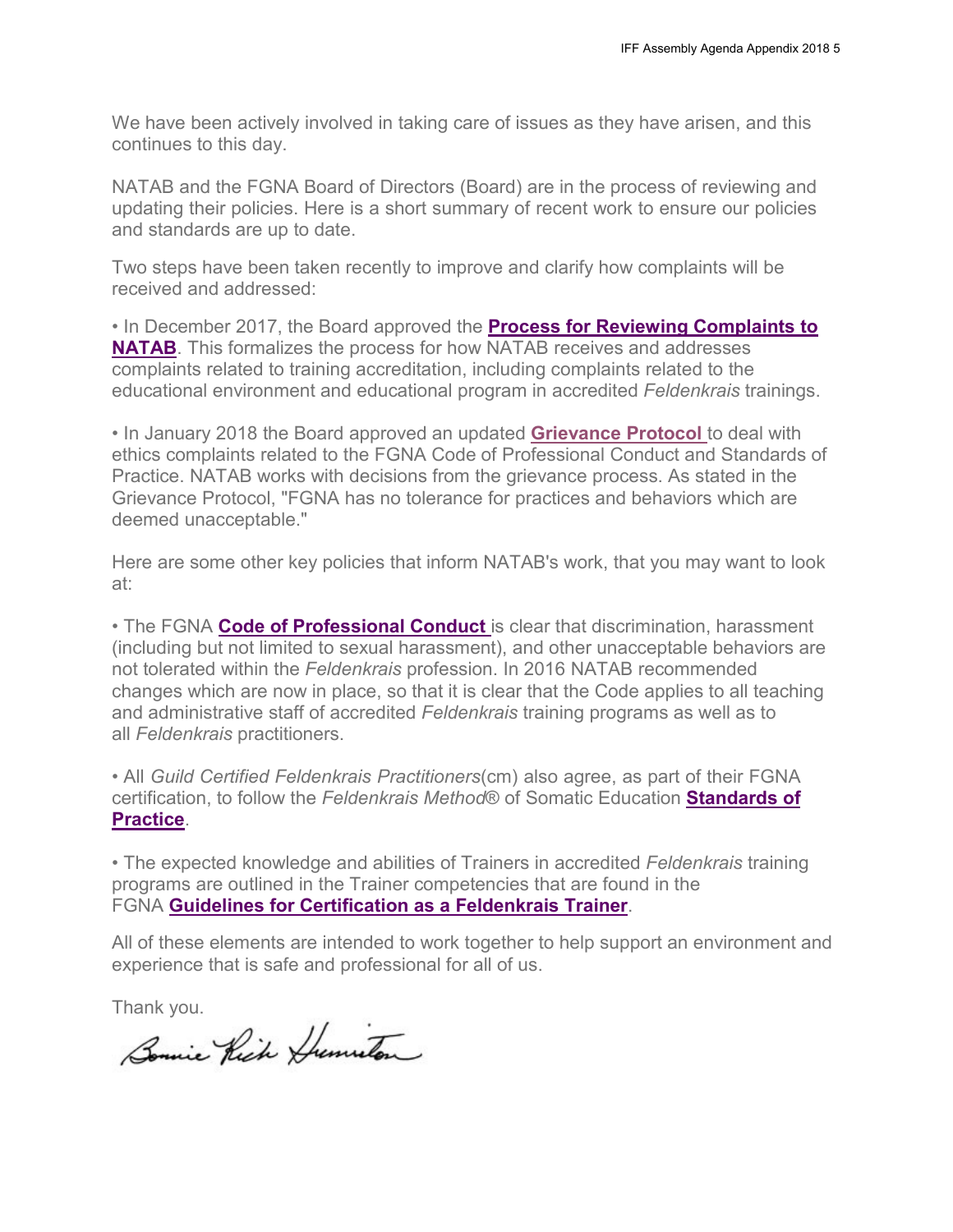Bonnie Humiston, NATAB Chair

### **NATAB members:**

Bonnie Humiston (Chair) Elizabeth Beringer Olena Nitefor Anna Johnson-Chase Donna Simmons Violet van Hees David Zemach-Bersin

### **LINKS**

## **Process for Reviewing Complaints to NATAB:**

<http://www.feldenkraisguild.com/Files/natab-complaint-process-20171226.pdf> Grievance Protocol:

https:/[/www.feldenkraisguild.com/Files/E2.3.3.3\\_Grievance\\_Protocol\\_01-27-2018.pdf](http://www.feldenkraisguild.com/Files/E2.3.3.3_Grievance_Protocol_01-27-2018.pdf)

**Code of Professional Conduct:**

https:/[/www.feldenkraisguild.com/Files/code-of-conduct-20170418.pdf](http://www.feldenkraisguild.com/Files/code-of-conduct-20170418.pdf)

**FGNA** *Feldenkrais Method* **Standards of Practice:** https:/[/www.feldenkraisguild.com/Files/download/resources/CO5SOP2007.pdf](http://www.feldenkraisguild.com/Files/download/resources/CO5SOP2007.pdf)

**Guidelines for Certification as a** *Feldenkrais* **Trainer:** https:/[/www.feldenkraisguild.com/Files/trainer-cert-streamlined-20150713.pdf](http://www.feldenkraisguild.com/Files/trainer-cert-streamlined-20150713.pdf)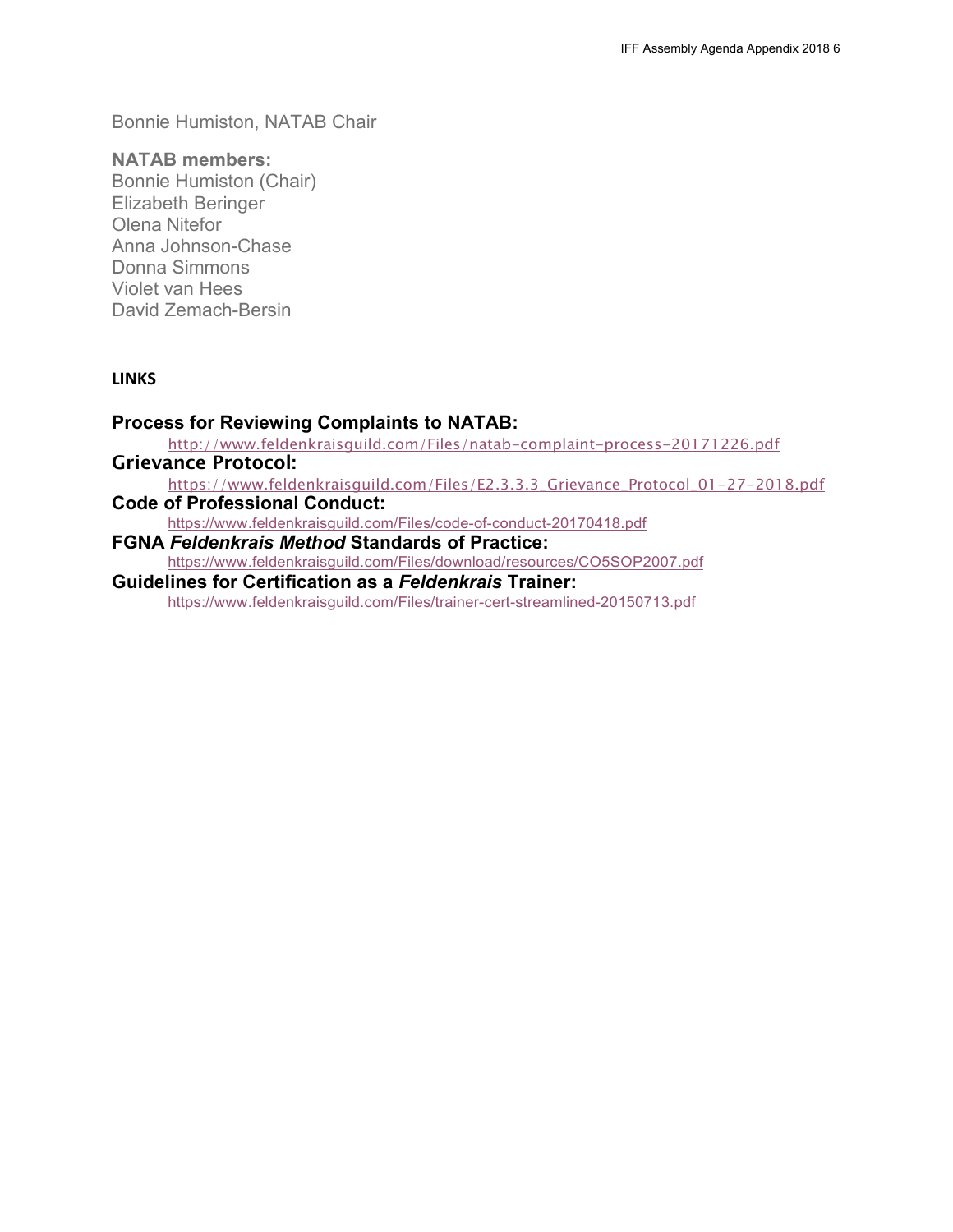## **Feldenkrais Guild® of North America E2.2.1.16 Process for Reviewing Complaints to NATAB**

- 1. Complaints related to training accreditation shall be directed to natab@feldenkraisguild.com
- 2. The NATAB representative shall respond, requesting permission to share the complaint with those within FGNA who will process the complaint, with Ethics Committee (if applicable), and with the respondent.
- 3. The NATAB representative shall forward complaints with ethics allegations to the Ethics Committee, if permission has been granted by complainant.
- 4. NATAB members and staff shall review complaints regarding behavior of educational staff, learning environment and educational process.
- 5. NATAB shall forward the complaint to the respondent if permission has been granted, and shall offer the respondent an opportunity to respond to the complaint.
- 6. NATAB members and staff shall prepare a report with following information:
	- a. Date reported
	- b. Complainant name
	- c. Complaint type
		- i. Ethics (referred to Ethics Committee)
		- ii. Training accreditation policy
		- iii. Trainer competency (no longer functioning at Trainer level)
		- iv. Other
	- d. Date of incidence
	- e. Requesting Confidentiality?
	- f. Overview (factual information only)
	- g. Complainant requested action
	- h. Respondent response, if applicable
- 7. NATAB members and staff shall discuss the report and prepare recommendation for NATAB and/or Board of Directors (Board) action (for any decisions that NATAB thinks ought to be made but does not have the specific authority):
	- a. Recommended action for issues related to performance of educational staff.
	- b. Recommended action for issues related to the continuity of the training process and location, so that trainees may complete training on schedule, without change in city.
- 8. Report and recommendation shall be shared with FGNA attorney.
- 9. Attorney will review recommendation and provide feedback to NATAB, Board and Ethics Committee, if applicable.
- 10. NATAB shall revise recommendation per attorney advice, if applicable.
- 11. NATAB shall provide recommendation to the respondent. If the respondent accepts the recommendation, the matter shall be closed.
- 12. If the respondent does not accept the recommendation, NATAB shall forward the recommendation to the Board.
- 13. The Board shall review the recommendation.

 $\blacksquare$ 

- 14. The Board shall provide the respondent an opportunity to participate in a hearing.
- 15. The Board shall hold a hearing, if requested by the respondent.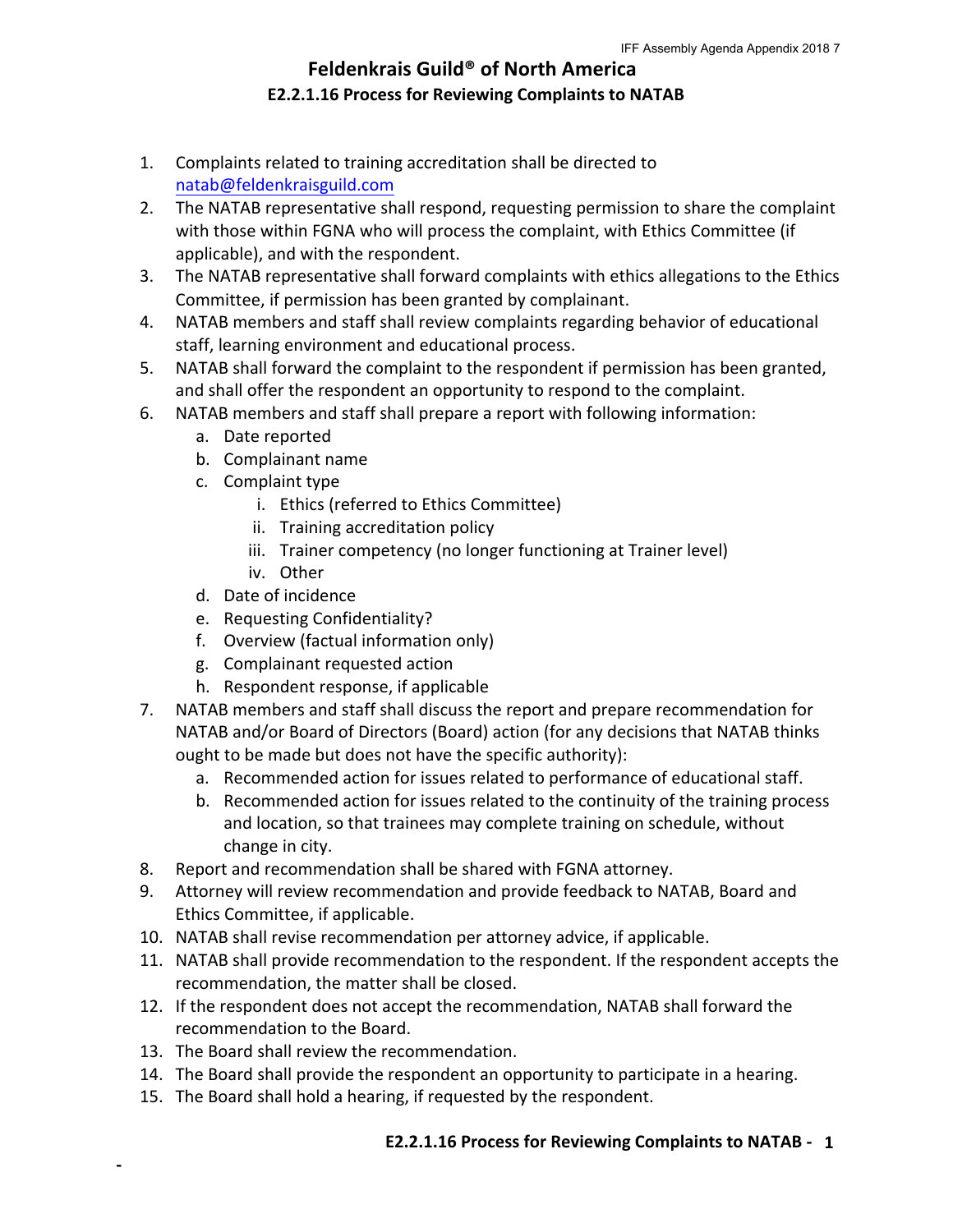## **Feldenkrais Guild® of North America E2.2.1.16 Process for Reviewing Complaints to NATAB**

- 16. The Board shall decide what action to take on the NATAB recommendation.
- 17. The Board of Directors reserves the right to adjust the process as necessary to protect the interests of some or all of the parties involved.
- 18. The Board of Directors reserves the right to impose an immediate temporary suspension of accreditation or trainer/asst certification, or Educational Director status, if harm to trainees, public, or the good name or good will of FGNA is endangered.

Date adopted: December 26, 2017 by FGNA Board of Directors

 $\blacksquare$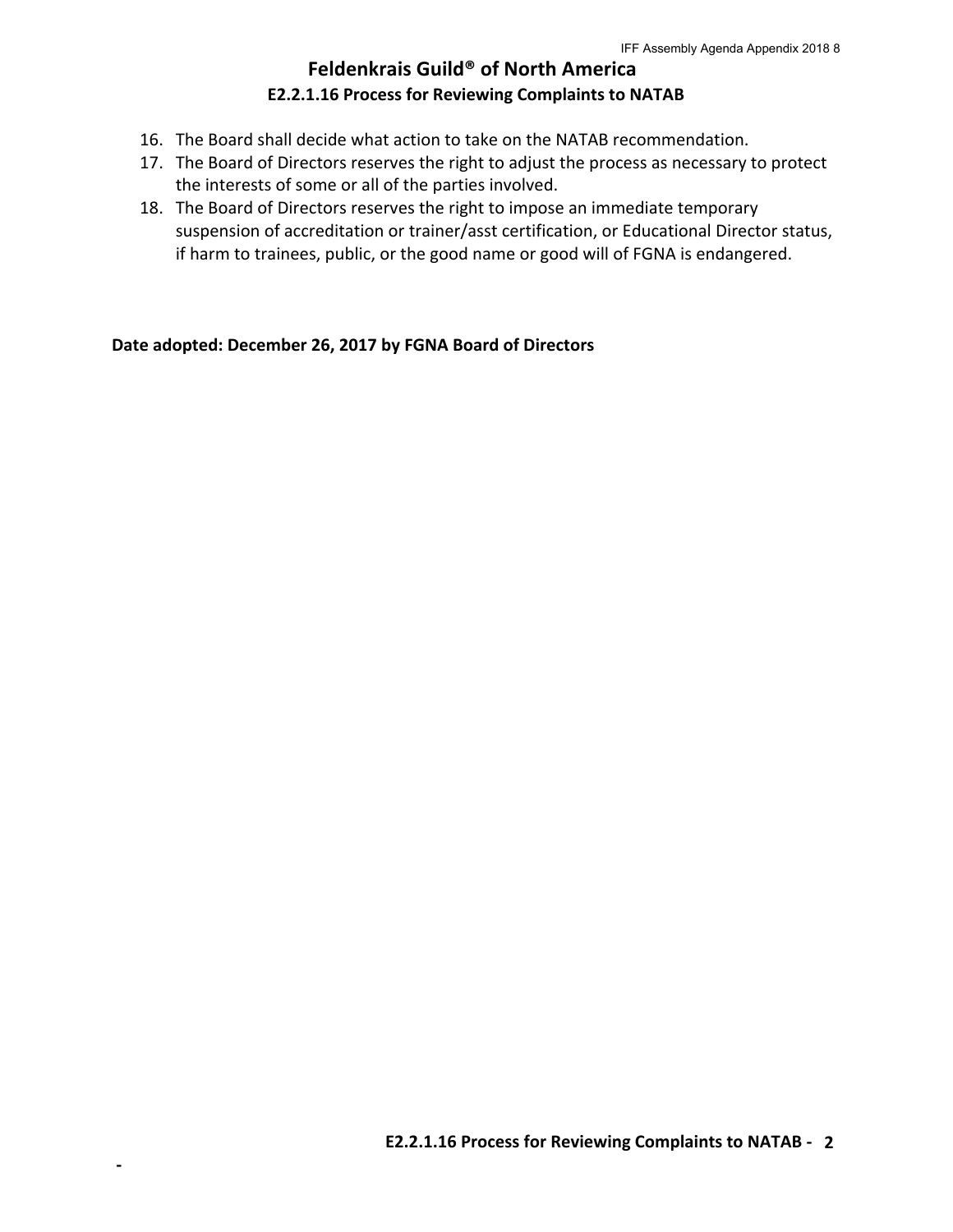# FELDENKRAIS GUILD of North America Seembly Agenda Appendix 2018 9 **Policy E2.3.3.3 - Grievance Protocol**

The Feldenkrais Guild of North America (FGNA) is strongly committed to preserving the ethical standards, professional practices, and behaviors of its Practitioners, Teachers, Trainers, Assistant Trainers, Training Staff, and Membership (hereafter referred to as Members). The FGNA Board of Directors (Board) has the fiduciary responsibility of upholding these statutes.

These statutes are specifically defined in but not limited to two (2) FGNA Policies (Policies):

- E2.3.2.1 The Feldenkrais Method of Somatic Education Standards of Practice
- E2.3.3.2 Code of Professional Conduct

# A. GENERAL STATEMENTS:

- 1. This Protocol sets forth the grievance process which will be adhered to when an unacceptable ethical impropriety of the Policies may have occurred.
- 2. FGNA has no tolerance for practices and behaviors which are deemed unacceptable.
- 3. When practical, individuals are encouraged to first speak directly to those with whom they have ethical concerns to facilitate a resolution without recourse.
- 4. In this Protocol the term 'days' are defined as 'calendar days'.

# **B. COMPLAINT INITIATION:**

- 1. A complaint can be filed by any person (hereafter identified as the **Complainant**) against any Member (hereafter identified as the Respondent).
- 2. A complaint must be made in writing.
- 3. A complaint must be factual and refer to a specific practice or behavior as outlined in the Policies, must not be comprised of gossip, and must contain contact information for the Complainant and Respondent.
- 4. A complaint must be sent via U.S. Mail, Certified with a return receipt requested, to the following address:

**Ethics Committee** Feldenkrais Guild of North America 401 Edgewater Place, Suite 600 Wakefield, MA 01880

5. Any follow-up correspondence from the Complainant should be sent via U.S. Mail, Certified with a return receipt requested.

# **C. COMPLAINT ACKNOWLEDGEMENT:**

- 1. A receipt will be generated and sent by FGNA Headquarters to the Complainant and a copy of this Protocol will be included.
- 2. The Complainant will be asked for permission to share the complaint with the Respondent. When a response is received from the Complainant, the complaint and the response will be forwarded to the Ethics Committee Chair.
- 3. If the Complainant does not grant permission to share a copy of the complaint with the Respondent, FGNA will be limited in its ability to take action and will not be able to follow this Protocol. The Ethics Committee Chair may take action as directed by the Board.

## D. ETHICS COMMITTEE DUE DILIGENCE:

**Following receipt of a complaint:**  $1<sub>1</sub>$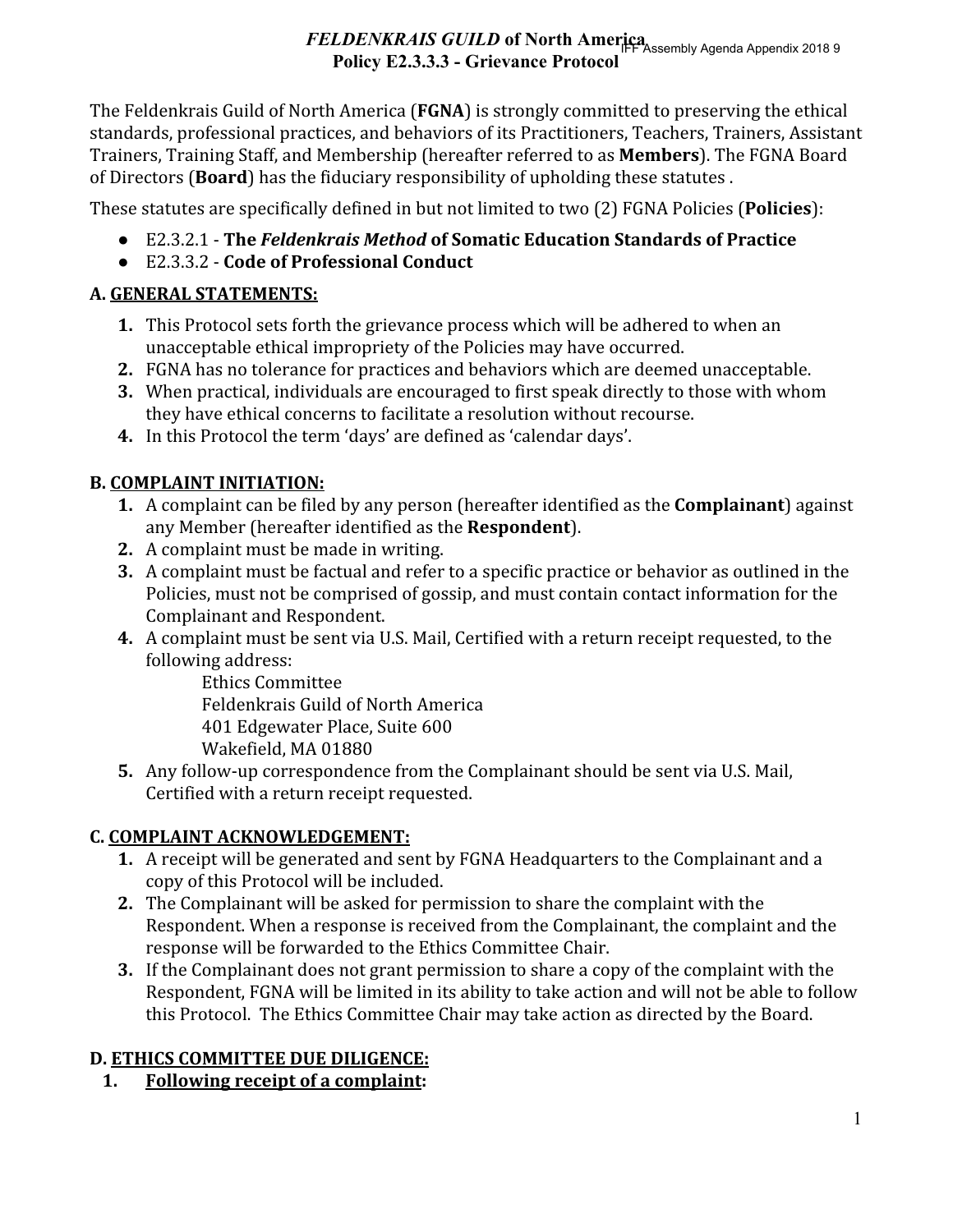# FELDENKRAIS GUILD of North America FR Assembly Agenda Appendix 2018 10 Policy E2.3.3.3 - Grievance Protocol

- $1.1.$ The Ethics Committee Chair will send a copy of the complaint to the Respondent, if the Complainant has given such permission. The Respondent will be given fifteen (15) days from the date of the notification to submit a response in writing to the Ethics Committee Chair.
- $1.2.$ The Ethics Committee Chair will forward the complaint and response to the Ethics Committee. The Ethics Committee will convene to discuss the complaint and the response.
- $1.3.$ If circumstances or additional information are identified which warrants an immediate temporary suspension of the Respondent, the Ethics Committee Chair will recommend this action to the Board.
- If the Ethics Committee has reason to believe a complaint requires legal advice  $1.4.$ prior to proceeding, the Ethics Committee Chair will make the request to the Board Chair.
- If a Respondent's FGNA membership or certification renewal date is within thirty  $1.5.$ (30) days of a written complaint, the Ethics Committee can recommend an immediate temporary suspension of the renewal to the Board.
- $1.6.$ A complaint may be completely withdrawn for any reason when requested in writing by the Complainant.
- $1.7.$ If the Ethics Committee determines there has been no material violation to the Policies, the Complainant and Respondent will be informed.
- If the Ethics Committee determines the complaint, if true, would constitute a  $1.8.$ violation to the Policies:
	- $1.8.1.$ The Ethics Committee Chair will notify the Respondent of the Policy section which may have been violated and his opportunity to request a Hearing...
	- If the Respondent requests a Hearing, a date will be established by the  $1.8.2.$ Ethics Committee Chair. The Respondent will be notified of the date of the Hearing by the Ethics Committee Chair.

#### $2.$ If a Hearing is requested:

- $2.1.$ The Ethics Committee will conduct the proceedings.
- $2.2.$ The Hearing will be conducted via telephone.
- $2.3.$ The Respondent may choose to participate, be afforded up to 30 minutes to address the complaint, and may be represented by legal counsel.
- Complaints involving the same or similar conduct may be combined into one (1)  $2.4.$ Hearing.

#### 3. **Ethics Committee determination:**

- Following the Hearing, the Ethics Committee will determine the appropriate  $3.1.$ Disciplinary Action which may include any of the following conclusions:
	- $3.1.1.$ **REPRIMAND:** The Respondent will immediately be placed on probation for a defined period of time, of not more than one (1) year. This action will allow the Respondent to initiate a course correction. During this time period, the Respondent may continue to possess the full benefits of being FGNA certified. The Ethics Committee will convene at the end of the probation to determine if probation should be ended.
	- **SUSPENSION:** Respondent will immediately be suspended for a defined  $3.1.2.$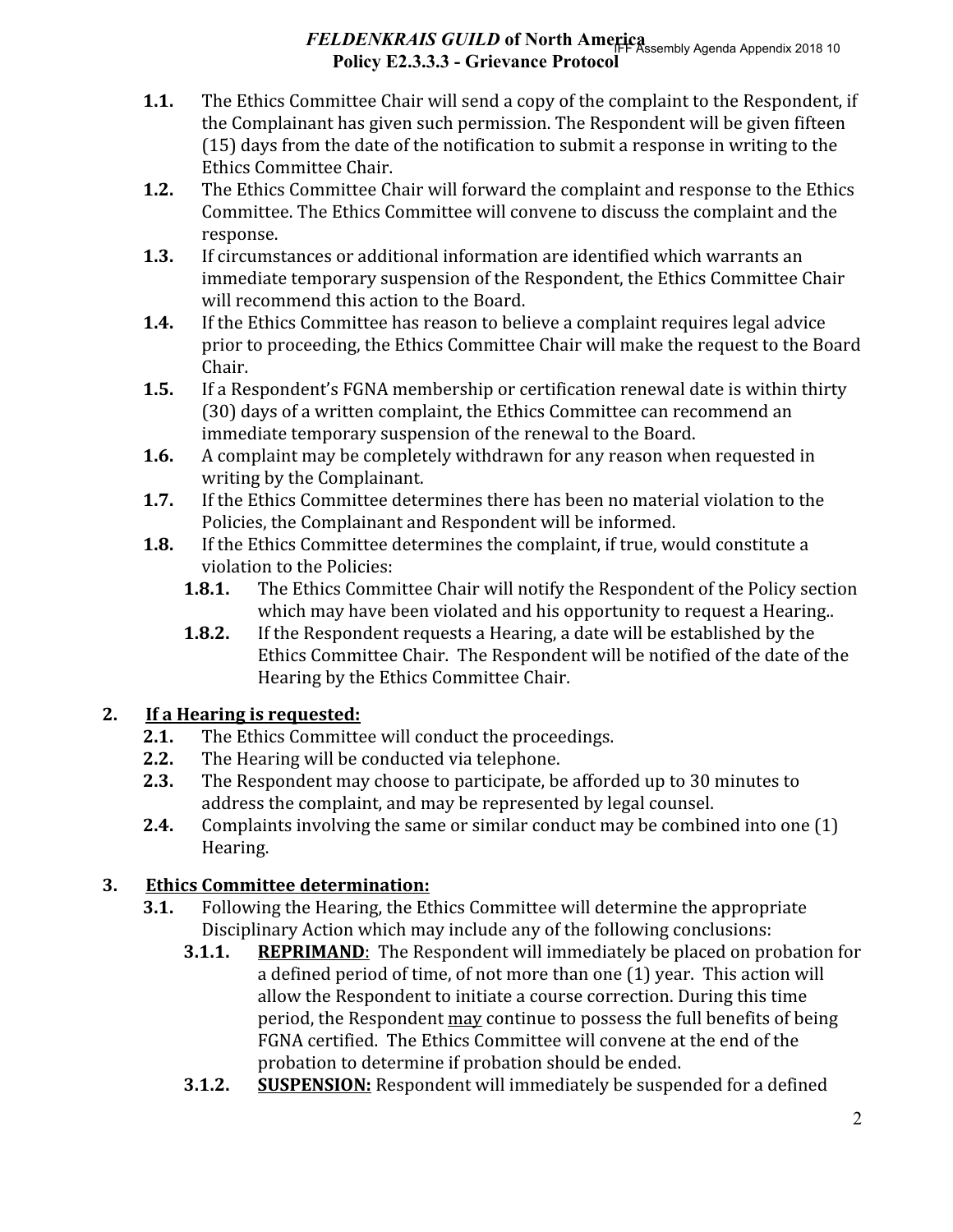# FELDENKRAIS GUILD of North America<br>Find a Appendix 2018 11 Policy E2.3.3.3 - Grievance Protocol

period of time, of not less than one (1) year, and must comply with specific corrective actions before the suspended rights are restored. The Ethics Committee will convene at the end of the suspension to determine if suspension should be ended. During the suspension period, the Respondent may not:

- $3.1.2.1.$ advertise using their FGNA membership I.D. number, certification or logo,
- $3.1.2.2.$ use their FGNA membership I.D. number or certification in any other way to promote themself,
- $3.1.2.3.$ in any way identify themself as being an FGNA member or FGNA certified.
- $3.1.3.$ **INDEFINITE SUSPENSION:** The Respondent will immediately be suspended for an undefined period of time. The Ethics Committee will convene at the end of the suspension to determine if suspension should be ended. During the suspension period, the Respondent may not:
	- advertise using their FGNA membership I.D. number, certification or  $3.1.3.1.$ logo,
	- $3.1.3.2.$ use their FGNA membership I.D. number or certification in any other way to promote themself.
	- in any way identify themself as being an FGNA member or FGNA 3.1.3.3. certified.
- $3.1.4.$ **EXPULSION and REVOCATION:** The Respondent's membership I.D. number along with any and all certifications will be completely revoked.
- If the proposed action is expulsion or removal of of certification, it must be  $3.2.$ confirmed by the Board before the Respondent is notified.
- $3.3.$ The Ethics Committee Chair will notify the Board of Directors Chair of the Ethics Committee's finding.
- $3.4.$ The Ethics Committee Chair will notify the Respondent of the Ethics Committee's finding, in writing via U.S. Mail, Certified with a return receipt requested.
- $3.5.$ The Respondent will be afforded fifteen (15) days from the date of the notification letter to appeal the Ethics Committee's finding. The Respondent's appeal must be made in writing and addressed to the Board of Directors Chair, sent via U.S. Mail, Certified with a return receipt requested.

#### $4.$ **Appeal to the Board of Directors:**

If a timely appeal is received by the Board of Directors Chair, the Board of  $4.1.$ Directors will determine, based on written material provided by the Complaint and Respondent to the Ethics Committee, whether to affirm or amend the decision of the Ethics Committee. The Board may also consider input from the Chair of the Ethics Committee. The Respondent will be notified by the Board of Directors Chair of the decision of the Board.

#### 5. **Public notification:**

 $5.1.$ The Disciplinary Actions of suspension and expulsion will be published on the FGNA websites citing the Member's first and last name, FGNA I.D. Number, City and State of Member, and date of the action.

Policy E2.3.3.3 Revised January 27, 2018. Adopted by the Executive Committee January 29, 2018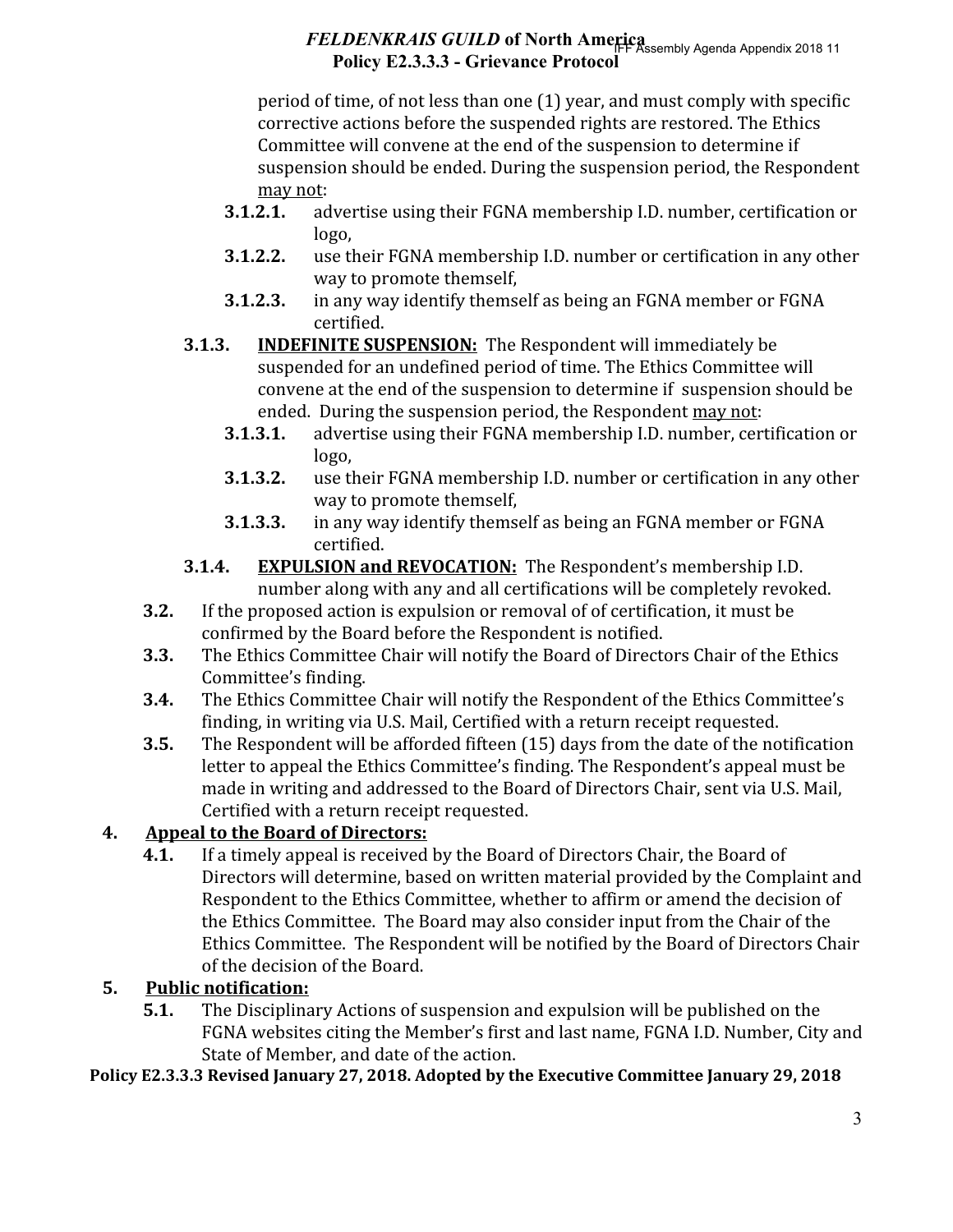## **E2.3.3.2 CODE OF PROFESSIONAL CONDUCT**

This Code of Professional Conduct describes how we, as Feldenkrais<sup>®</sup> Practitioners/Teachers, and Trainers, Assistant Trainers and Training staff, relate to our clientele and students, and trainees over the course of a *Feldenkrais* Training Program, our peers, and other professional people. We agree to:

- 1. Keep the welfare and needs of the client/student foremost in our minds in our professional practice.
- 2. Create a safe environment:
	- a. do no injury or harm to any individual.
	- b. do not create an unreasonable risk of any individual being harmed.
- 3. Protect confidentiality of any conversation between us and the client/student.
- 4. Do no physical insult or sexual misuse of any person who may be considered as under our professional influence including any sexual relationship with a student/client or trainee over the course of their *Feldenkrais* Training Program:
	- a. neither *Functional Integration*<sup>®</sup> nor Awareness Through Movement® involves the client/student's disrobing.
	- b. The practitioner guides the individual's awareness through hands-on movement, touching the head, neck, shoulder girdle, rib cage, pelvis, legs, arms, hands, and feet, in the context of the professional relationship in the lesson.
- 5. Respect the legal and civil rights of any person.
- 6. Refer clients/students to physicians and other professionals as needed and/or indicated.
- 7. Represent ourselves clearly, objectively, and honestly with regard to training and experience:
	- a. inform clients/students as to fees and conditions of work, expected duration, and results.
	- b. describe ourselves as teachers of movement and awareness using the *Feldenkrais* Method<sup>®</sup> and clearly state when we are teaching by this Method and when we are not.
- 8. Be honest in all dealings, professional and otherwise.
- 9. Do no fraud or misrepresentation in any business or professional activity.
- 10. Do no practice under the influence of alcohol or any controlled substance.
- 11. Cooperate fully in the event of any grievance, whether or not we are directly involved:
	- a. reasonably respond to inquiries, furnishing papers and explanations as requested.
		- b. follow the result of a grievance procedure, as agreed.
		- c. Do not interfere with investigation of any grievance proceeding by misrepresenting facts or by threatening or harassing anyone involved.
- 12. Establish cooperative professional relationships with other practitioners and other professions.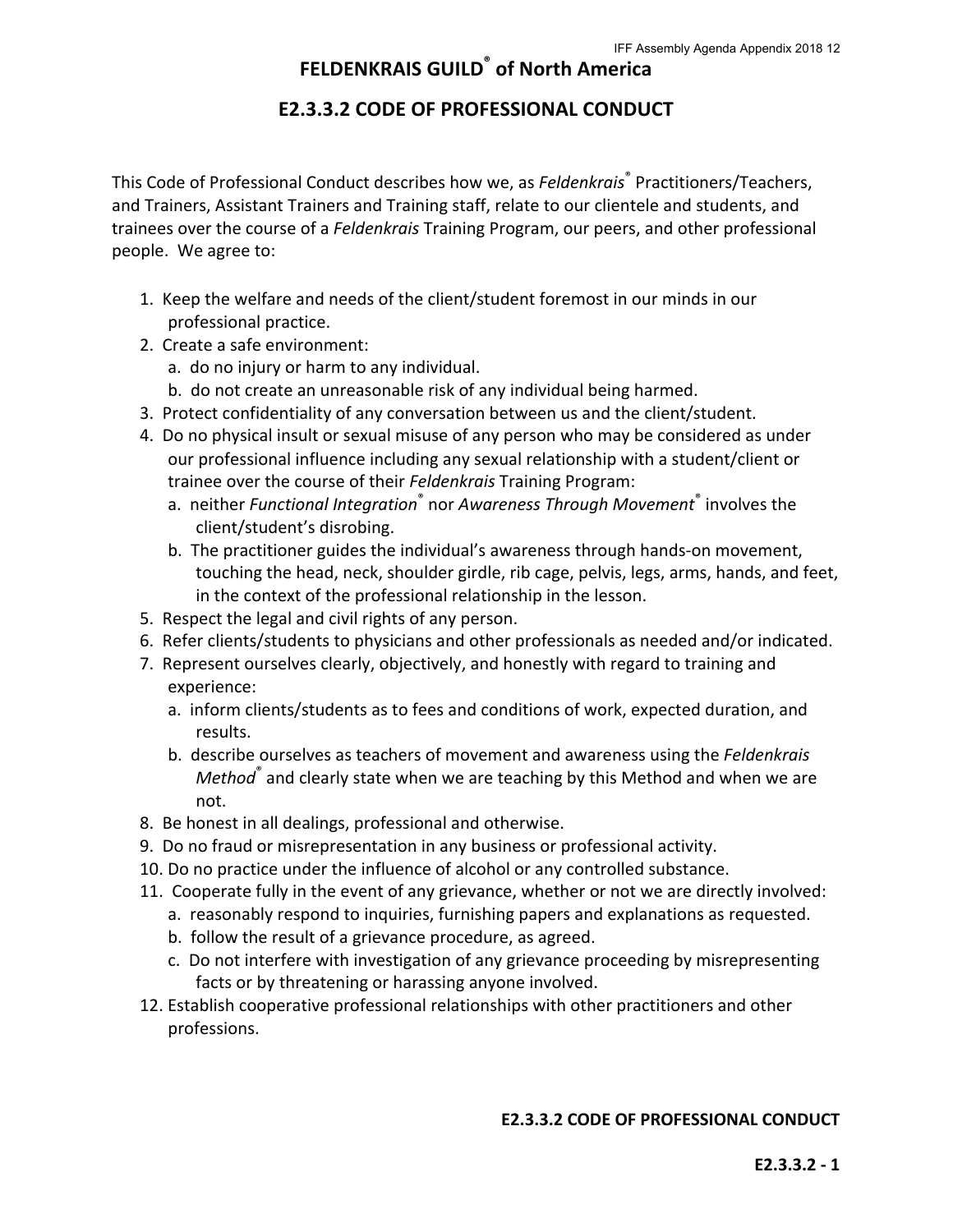## **FELDENKRAIS GUILD® of North America**

## **E2.3.3.2 CODE OF PROFESSIONAL CONDUCT**

## Additional Requirements for all Teaching and Administrative Staff of Accredited Feldenkrais **Training Programs**

It is the expectation of FGNA that the entire staff, contract workers and volunteers of accredited Feldenkrais training programs will uphold the highest standards of ethical and professional behavior.

- 1. All teaching and administrative staff in Feldenkrais Training Programs accredited by FGNA shall respect and maintain confidentiality and privacy of information for all trainees and staff of the training program. Within this context, information may be shared among staff members on a professional "need to know" basis.
- 2. All teaching and administrative staff shall refrain from:
	- a. Behavior that is disrespectful of others.
	- b. Unprofessional behavior that interferes with the working and learning environment.
	- c. Behavior that creates an uncomfortable learning environment for any individual based on age, gender, race, ethnicity, national origin, religion, physical appearance, disability or sexual orientation.
	- d. Engaging in a sexual relationship with a trainee while the staff person is in an ongoing teaching role in the Feldenkrais Training Program or for up to eighteen months afterwards.
	- e. Unwanted physical contact with others or threats of such contact.
	- f. Sexual harassment, including unwelcome sexual advances, requests for sexual favors, and other verbal or physical conduct of a sexual nature that tends to create a hostile or offensive work environment.

Date last revised: April 18, 2017 by FGNA Board of Directors **(Revised formatting only, January 17, 2017)** Date adopted: October 1997 by FGNA Board of Directors

**E2.3.3.2 CODE OF PROFESSIONAL CONDUCT**